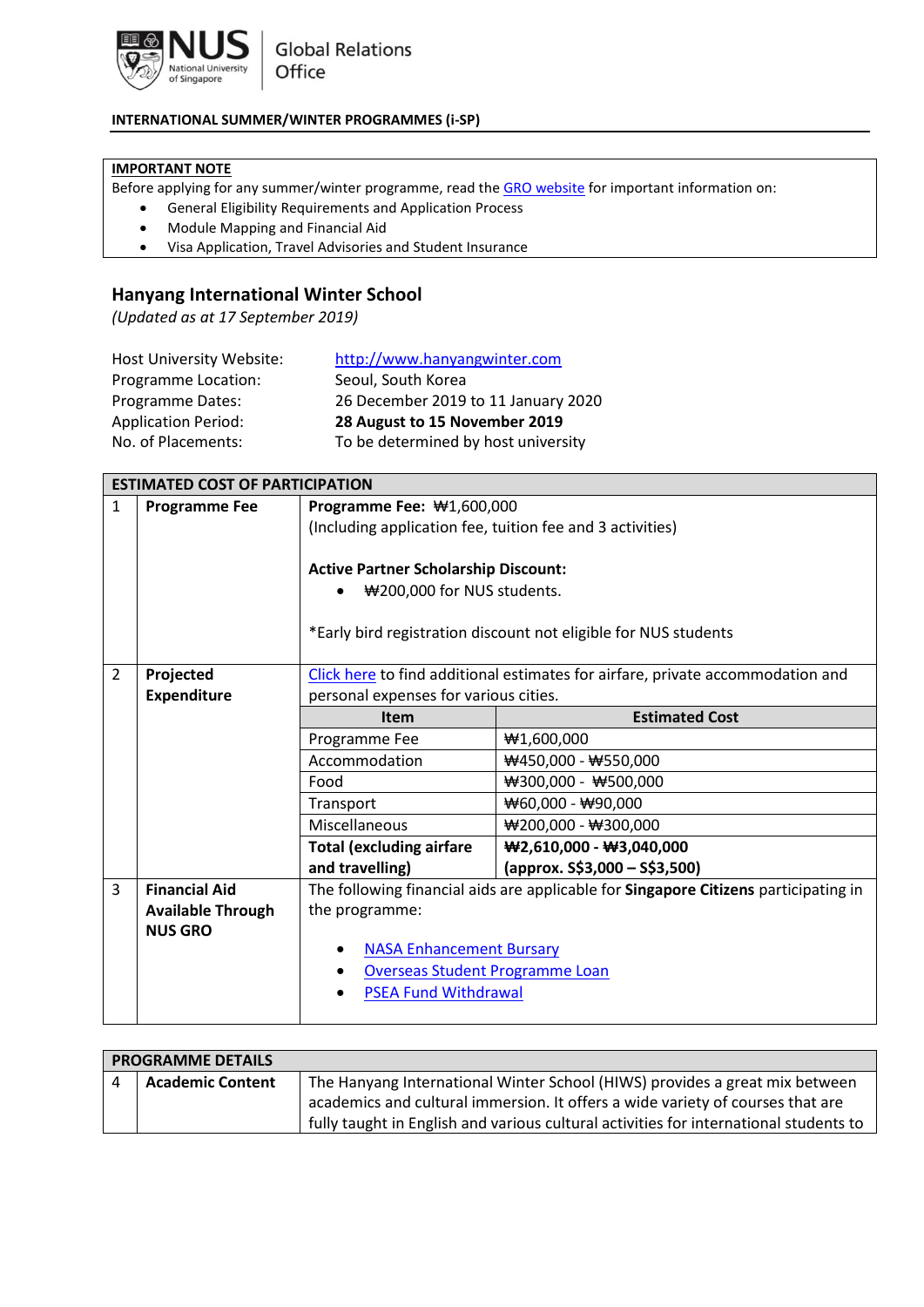

|                |                                    | experience Korean culture.                                                                                                                                                                                                                                                                                                                                                                                            |
|----------------|------------------------------------|-----------------------------------------------------------------------------------------------------------------------------------------------------------------------------------------------------------------------------------------------------------------------------------------------------------------------------------------------------------------------------------------------------------------------|
|                |                                    | Their academic courses include Business Communication, Engineering, Korean<br>Studies, Management etc. and the elective options include ceramic arts, Korean<br>beauty and makeup, taekwondo and K-pop dance. Courses are conducted by<br>reowned educators from prominent institutions abroad and by the academics<br>from Hanyang University. Students can take up to 2 courses (one academic and<br>one elective). |
|                |                                    | Course Information: https://www.hanyangwinter.com/courses/                                                                                                                                                                                                                                                                                                                                                            |
|                |                                    | Credits can be transferred back to NUS, subject to approval from your home<br>faculty.                                                                                                                                                                                                                                                                                                                                |
| 5              | Eligibility<br><b>Requirements</b> | NUS' generic eligibility requirements apply, please see GRO website for details.                                                                                                                                                                                                                                                                                                                                      |
| 6              | <b>Accommodation</b>               | Refer to the host university website for the accommodation arrangements.<br>Should university-arranged accommodation not be available, you will be<br>responsible for securing your own accommodation.                                                                                                                                                                                                                |
| $\overline{7}$ | <b>Application</b><br>Procedure    | Apply via <b>EduRec</b> and with the host university concurrently. You must accept<br>both the EduRec offer as well as the host university offer to confirm your<br>participation in this programme.                                                                                                                                                                                                                  |
|                |                                    | Students are advised to read the application guide before applying for the<br>programme with NUS.                                                                                                                                                                                                                                                                                                                     |
| 8              | <b>Module Mapping</b>              | Students interested in obtaining credit can start the module mapping process<br>after you apply in EduRec and accept the offer for the programme. Module<br>mapping request is subjected to approval from the respective Faculties/Schools.<br>Click here for a step-by-step guide on applying for module mapping.                                                                                                    |
|                |                                    | Students may map up to a maximum of 5 MCs for each winter programme. A<br>total of 12 MCs from a maximum of 2 overseas summer/winter and research<br>programmes can be mapped without having to pay NUS tuition. Additional MCs<br>mapped will be subjected to Special Term fees.                                                                                                                                     |

| <b>ADDITIONAL INFORMATION</b> |                         |                                                                                                                                                                                                                              |
|-------------------------------|-------------------------|------------------------------------------------------------------------------------------------------------------------------------------------------------------------------------------------------------------------------|
| 9                             | <b>Visa Application</b> | Students from countries or regions where Korea has signed a Visa waiver<br>agreement may enter Korea without a visa for the winter programme.<br>Singaporeans are not required to obtain a visa.                             |
|                               |                         | Students from other countries not listed in the visa exemption list must apply<br>for a short-term study visa (D-2-8) on their own. The list of countries with visa<br>exemption is available at the Korean Embassy website. |
|                               |                         | It is student's responsibility to ensure that they obtain a valid visa before making<br>any travel arrangement for their winter programme. Obtaining a visa may be                                                           |